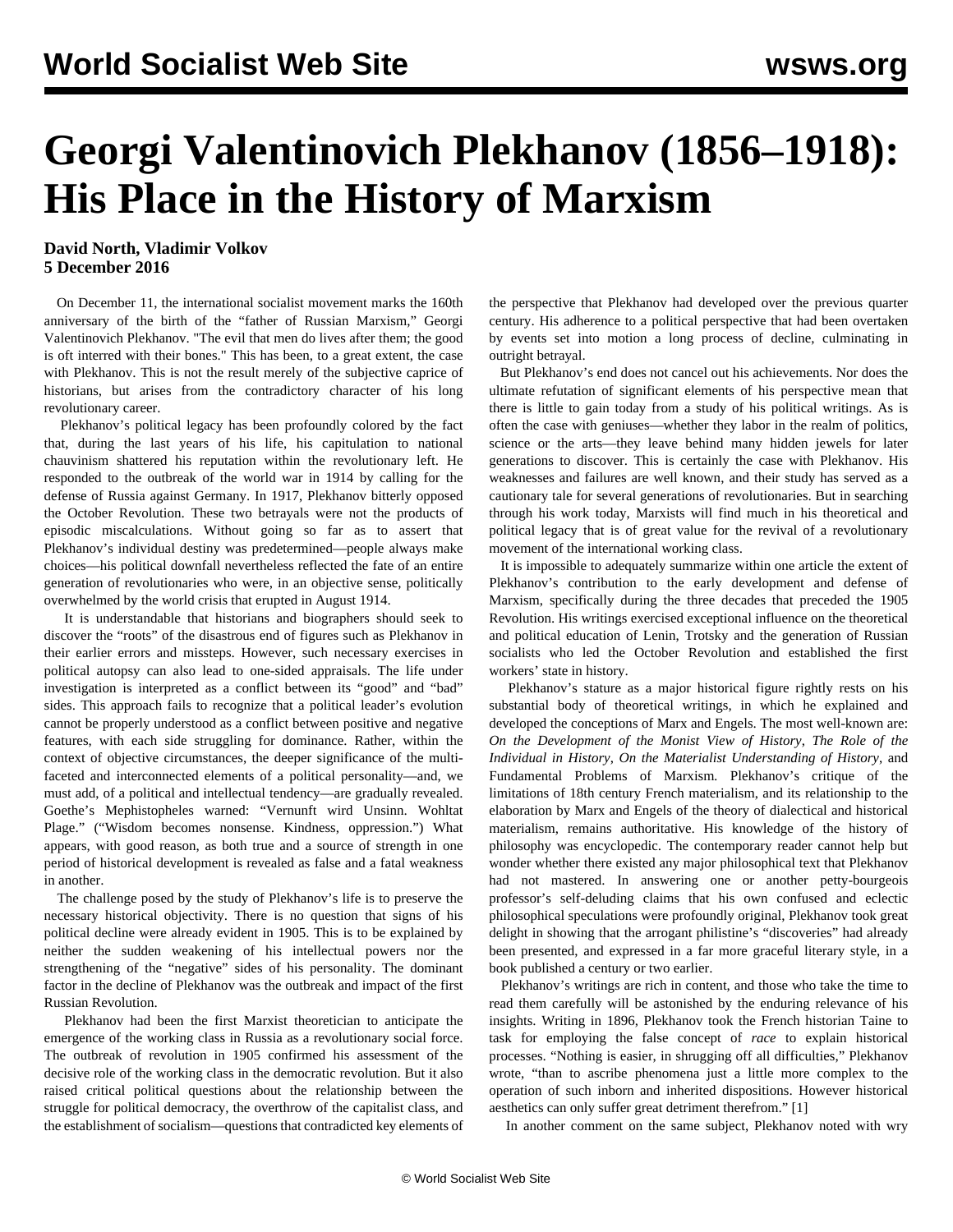humor: "It is common knowledge that any race, especially in the early stages of its social development, considers itself the most handsome and places a high value on those features that distinguish it from other races."[2] Plekhanov rejected race as a valid category of historical analysis. "In going over to historical peoples, we should like to point out, first and foremost, that the word *race* cannot and should not be used in respect to them in general. We do not know a single historical people that can be called a people of pure race; each of them is the outcome of the very lengthy and intensive interbreeding and crossing of various ethnic elements."[3] Using words that should be thrown in the faces of the innumerable pseudo-left and university-based proponents of identity politics, Plekhanov wrote:

 Social science stands to gain very, very much if we finally shed the bad habit of ascribing to race whatever seems to us incomprehensible in the spiritual history of any particular people. Racial characteristics may have had some influence on that history, but such hypothetical influence has probably been so minute that the interests of research call for it to be considered equal to naught, and for features noted in the development of any people to be regarded as the outcome of the specific historical conditions in which that development has taken place, and not as the result of the influence of race.[4]

 As the foremost defender of philosophical materialism, Plekhanov crossed swords with innumerable advocates of various schools of subjective idealism. His opponents, who included such European intellectual luminaries as Benedetto Croce, Wilhelm Wundt and Thomas Masaryk, generally emerged from these encounters with deep and bloody gashes. Plekhanov's intransigent defense of materialism has made him a target of attack to this day. His views are routinely portrayed as a "vulgarization" of Marxism and the dialectic—a widely circulated opinion in the milieu of pseudo-left tendencies under the predominant influence of irrationalist and idealist currents, from neo-Kantian structuralism and positivism to the Frankfurt School and postmodernism.

 It is often claimed that Plekhanov did not understand Hegel and was indifferent to the dialectical method. This reproach is particularly common among followers of the Frankfurt School and postmodernism, whose criticisms prove only that they have not bothered to read Plekhanov and that they have a very poor understanding of Hegel, not to mention Marx. Plekhanov's 1891 essay, "For the Sixtieth Anniversary of Hegel's Death," is among the finest expositions of the significance of the great idealist's dialectical method in the development of Marxism. Plekhanov explained:

 Hegel's importance in the social sciences is determined first and foremost by the fact that he considered all their phenomena from the standpoint of the process *des Werdens* (of coming into being), i.e., from the standpoint of their appearance and their disappearance.[5]

 Despite the monumental scale of his intellectual achievements in the comprehension of the totality of phenomena in nature, history and mind as *process*, Hegel's work developed on the basis of idealism. The philosopher chafed against this limitation. Hegel, Plekhanov observed, "seemed dissatisfied with the results he had achieved and he was often obliged to come down from the misty heights of idealism to the concrete ground of economic relationships."[6] Hegel's own efforts to find a path beyond idealism pointed toward a discovery—the significance of economic development—that initiated a new epoch in the study and comprehension of history.

 The transition to materialism which took place after Hegel's death could not be a simple return to the naïve metaphysical materialism of the eighteenth century. In the sphere which interests us here, i.e., in the explanation of history, materialism had to turn first and foremost *to economics. To act otherwise would have meant not progress, but retrogression compared with Hegel's philosophy of history*.[7]

 It was Karl Marx who placed the study of history on a materialist foundation.

 Like Hegel, he saw human history as a process conforming to laws and independent of man's arbitrariness; like Hegel, he considered all phenomena in the process of their appearance and disappearance; like Hegel, he was not satisfied with barren metaphysical explanation of historical phenomena, and lastly, like Hegel, he endeavored to trace to a universal and single *source* all the acting and interacting forces of social life. But he found that source not in the absolute spirit, but in the same economic development to which, as we saw above, Hegel too was forced to have recourse when idealism, even in his powerful and skilled hands, was a powerless and useless instrument. But what in Hegel is accidental, a guess of greater or lesser genius, becomes in Marx a rigorous, scientific investigation.[8]

 Plekhanov's detractors claim that he displayed in his own writings a vulgar positivistic indifference to the significance of philosophical method. This is best answered by calling attention to the words of the master himself:

 It was not for nothing that Hegel gave such an important place in his philosophy to the question of method or that those Western European socialists who are proud to "trace their descent," incidentally, "to Hegel and Kant," attach far more importance to the *method* of studying social phenomena than to the data resulting from that study. A mistake in results will *inevitably* be noticed and corrected by further application of the correct method, whereas an erroneous method can only in rare and *individual* cases give results not contrary to this or that *individual* truth. But there can be a serious attitude to questions of method only in a society which has had a serious philosophical education.[9]

 In the course of his relentless assault on Eduard Bernstein, Plekhanov emphasized the revisionist's ignorance of the methodological foundations of Marxism:

 Herr Bernstein has remarked "the most important element of the basis of Marxism, i.e., its fundamental law, one that runs through its entire system, is its specific historical theory, which bears the name historical materialism." This is wrong. Indeed, the materialist explanation of history is one of the main distinctive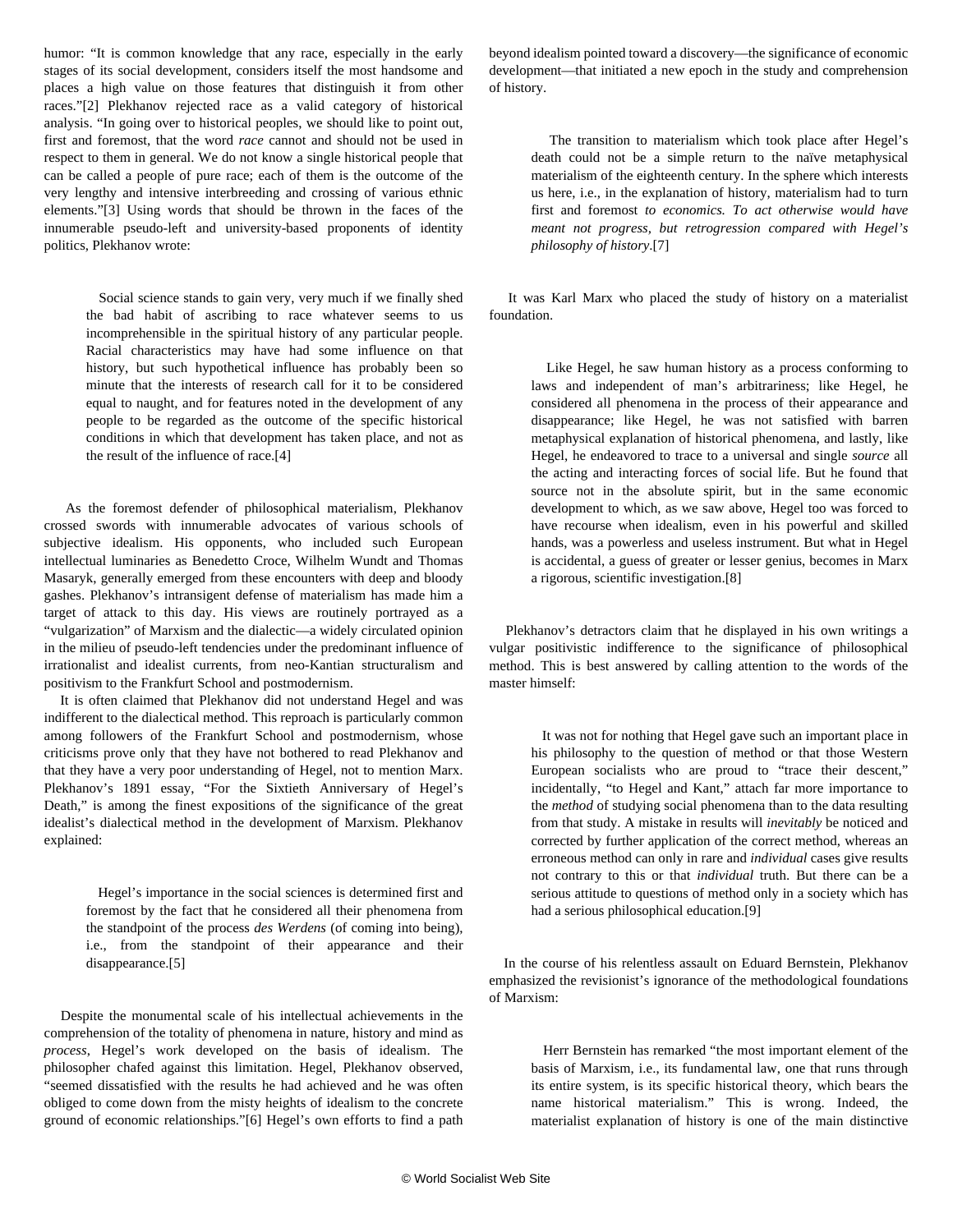features of Marxism, but that explanation comprises merely a *part of the materialist world-outlook of Marx and Engels*. That is why critical research into their system should begin with a critique of the general *philosophical* foundations of that world-outlook. And since its method is indubitably the soul of any philosophical system, any critique of the *dialectical method* of Marx and Engels should naturally precede a "revision" of their historical theory.[10]

 The writings of Plekhanov on art and aesthetics revealed a depth of understanding and sensitivity that rested on immense knowledge. He was both Hegel's pupil and Trotsky's teacher in this field. Aesthetic judgment, he insisted, requires historical knowledge and social insight. He quoted, with approval, the words of Chernyshevsky: "The history of art serves as the basis of the theory of art…"[11] Great art was not merely the expression of subjective emotion, but gave expression to profound thought. "To analyze an artistic work is to *understand its idea and assess its form.* The critic should judge both *content* and *form*; he should be both an *aesthetician* and a *thinker*."[12] In his essay *Art and Social Life*, Plekhanov provided one of the finest expositions of the relationship between artistic form and content. Criticizing the views of the French Romantic poet Théophile Gautier, who insisted that the quality of a work of art is determined by its form, Plekhanov wrote:

> Gautier not only maintained that poetry does not try to prove anything, but that it even does not try to say anything, and that the beauty of a poem is determined by its music, its rhythm. But this is a profound error. On the contrary, poetic and literary works generally always *say* something, because they always *express* something. Of course, they have their own way of "saying" things. The artist expresses his ideas in images; the publicist demonstrates his thought with the help of *logical conclusions*. And if a writer operates with logical conclusions instead of images, or if he invents images in order to demonstrate a definite theme, then he is not an artist but a publicist, even if he does not write essays or articles, but novels, stories or plays. All this is true. But it does not follow that ideas are of no importance in literary works. I go further and say that there is no such thing as a literary work which is devoid of idea. Even works whose authors lay store only on form and are not concerned for their content nevertheless express some idea in one way or another.[13]

 The extent of Plekhanov's influence on Marxist aesthetics is clearly apparent in the great essay of Trotsky's co-thinker and comrade-in-arms, Aleksandr Voronsky, who wrote many years later:

> To evaluate a work aesthetically means to determine the extent to which the content corresponds to the form; in other words, the extent to which the content corresponds to objective artistic truth. For the artist thinks in images: the image must be artistically true, i.e., it must correspond to the nature of what is portrayed. In this lies perfection and beauty in the work of an artist. *A false idea, a false content cannot find a perfected form,* i.e., cannot aesthetically move us in a profound manner, or "infect" us. And if we say: the idea is incorrect, but it has found a beautiful form—then this must be understood in a very narrow sense.[14]

appraisal of the social dynamic and political outcome of the class struggle in Russia, Plekhanov's position as the dominant theoretician in the Russian Social Democratic Labor Party was beyond question. In his important memoir *Encounters with Lenin*, Nikolay Valentinov recalled: "Plekhanov impressed him [Lenin] as no one else did: more than Kautsky and Bebel. Everything that Plekhanov said, did, or wrote interested him very much. He became all ears whenever Plekhanov was mentioned. 'Here is a man of colossal stature; it is right that one should make oneself small in his presence,' he told Lepeshinsky."[15]

 Plekhanov's influence was not confined to Russia. He was among the first in the late 1890s to initiate the struggle against the anti-Marxist revisionism of Bernstein. His devastating exposure of the Kantian foundations of Bernstein's opportunism compelled the German Social Democracy to confront the growth of revisionism within its leadership. His critique of Bernstein—expressed in such texts as "Bernstein and Materialism, What Should We Thank Him For?," "Cant Against Kant or Herr Bernstein's Will and Testament," and "Materialism or Kantianism"—are masterpieces of Marxist polemics, which demand careful study.

 Plekhanov's historical role as the "Father of Russian Marxism" is not based only on his literary-theoretical output. He was the founder of the revolutionary political movement of the Russian working class. The establishment of the Emancipation of Labor Group in 1883, under Plekhanov's leadership, set into motion a political process that culminated 34 years later in the seizure of power by the Bolshevik Party in October 1917. Of course, the movement from 1883 to 1917 was characterized by convulsive political conflicts, which arose from deep-rooted contradictions in the development of Russian and world capitalism. Within this process, Plekhanov's role was both profoundly important and profoundly tragic. It is an undeniable historical fact that the man who laid the theoretical and political foundations of the revolutionary workers' movement in Russia ended his life as a bitter opponent of the 1917 Revolution.

 The study of Plekhanov's tragic fate is of immense importance for an understanding of the development of Trotsky's theory of permanent revolution, which provided the strategic orientation for the Bolshevik seizure of power. The critical questions are: What is the relationship between the political theory that Plekhanov elaborated on his way from populism (*narodnichestvo*) to Marxism in the early 1880s and the perspective of the October Revolution? Is there any connection between the theory of permanent revolution and the conceptions elaborated by Plekhanov in the 1880s? Did not the triumph of the Bolsheviks in 1917, based on the theory of permanent revolution, more or less imply a complete repudiation of the entire political legacy of Plekhanov? After all, isn't it well known that he did not accept the seizure of power by the Bolsheviks, condemning it as a premature adventure?

 Such a purely negative assessment of Plekhanov's legacy would be profoundly mistaken, and would contradict the appraisal made by Trotsky in 1918, when he declared, in his funeral oration following Plekhanov's death:

 It was he who 34 years before October proved that the Russian Revolution would only triumph in the form of a revolutionary movement of workers. He strove to place the fact of the class movement of the proletariat at the root of the revolutionary struggle of the first circles of intellectuals. It is this that we learnt from him *and in this lies the foundation, not only of Plekhanov's activity, but also of the whole of our revolutionary struggle.* [Emphasis added][16]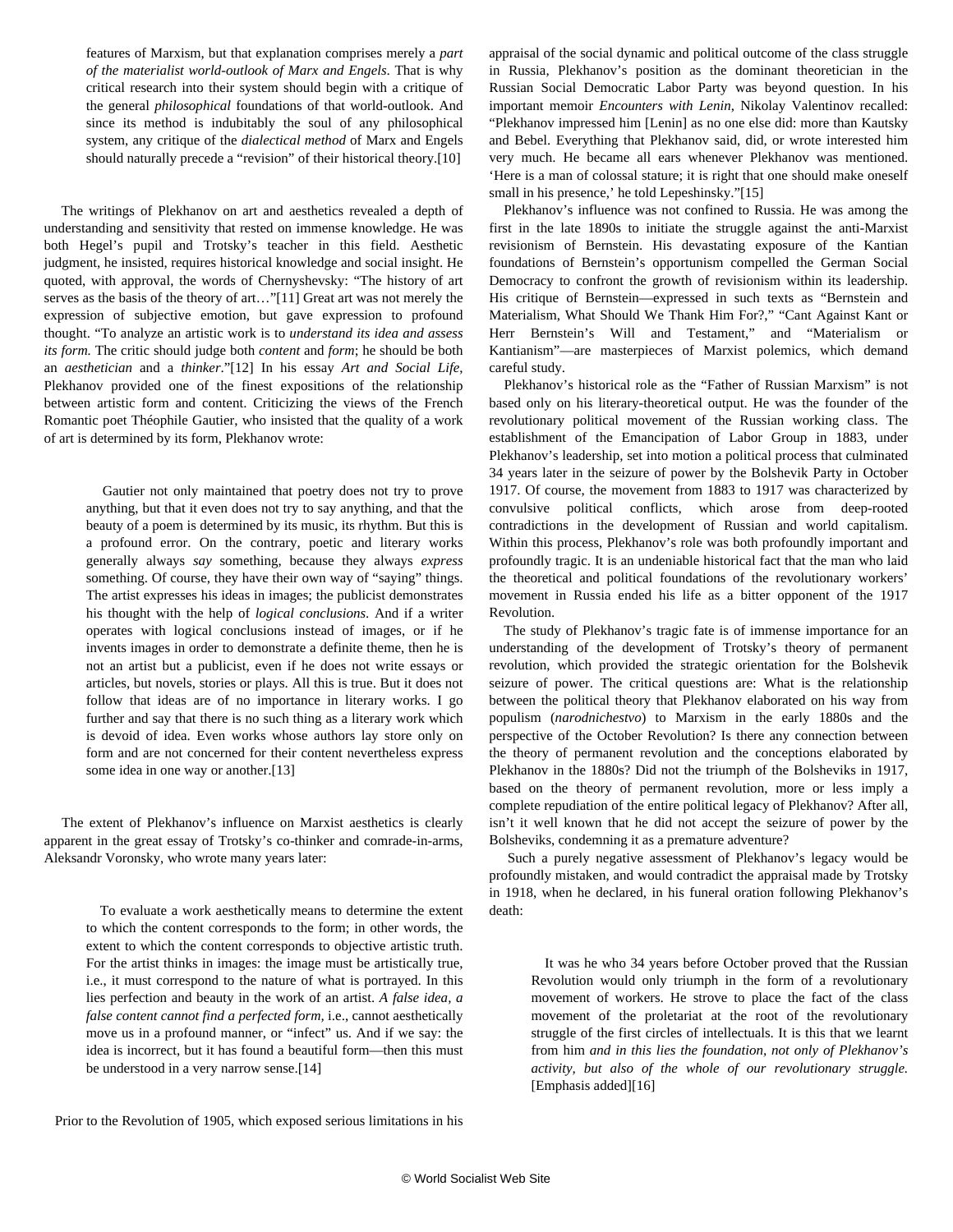The coming to power of the Bolsheviks in October 1917 became

possible only because of a specific socio-political orientation—the theory of permanent revolution, first elaborated by Leon Trotsky in the years of the First Russian Revolution, 1905–1907, and its immediate aftermath. According to this theory, the tasks of the bourgeois-democratic revolution (abolition of the remnants of feudalism, declaration of equal constitutional rights and freedoms for all citizens, and so on) could not be solved in the epoch of imperialism except through the seizure of power by the working class, the establishment of a proletarian dictatorship and the introduction of measures of a directly socialist character.

 While initially formulated in relation to a relatively backward country such as Russia, Trotsky's theory provided the strategic orientation for the perspective of world socialist revolution. It was precisely Trotsky's recognition of the international dynamic of the class struggle that enabled him to predict that the democratic revolution in Russia would assume, under the pressure of world economy and imperialism, a socialistic character. The answer that Trotsky provided to the problem of Russian social development, in the epoch of world imperialism, represented an immense advance beyond the conceptions of Plekhanov.

 However, the recognition of Trotsky's immense contribution to the victory of the Russian working class in October 1917 does not contradict the fact that his work was, in a historically significant sense, rooted in the pioneer efforts of Plekhanov.

 Plekhanov's outstanding value as a political thinker lay in the fact that he foresaw the decisive role of the working class long before it emerged as a mass social group occupying a specific place in economic and political life, and under conditions in which capitalism in Russia had taken only its first steps.

 The Father of Russian Marxism did not foresee the objective possibility that Russia, in the event that Tsarism should fall, could immediately begin the transition to socialism. But this does not diminish the significance of a central element of his historical perspective—that is, his idea of *the hegemony of the proletariat in the bourgeois revolution*.

 Plekhanov's "discovery" of the Russian working class and the emphasis he placed on its leading role in the democratic revolution contained the seeds of future conflicts that could not be foreseen in the 1880s. The practical political implications of his insights were to emerge in the course of the 1905 Revolution, which necessitated a more precise and strikingly different assessment of the relationship between the democratic and socialist "stages" of the revolution from that which he initially presented. However, without covering over the extent of the fundamental difference between Plekhanov's separation of the democratic and socialist revolution into two distinct and separate stages of political development, on the one hand, and the perspective being developed by Trotsky, on the other, one should avoid the conclusion that Trotsky's theory of permanent revolution owed nothing at all to Plekhanov's pioneering theoretical and political work.

#### **From Populism to Marxism**

 The process of Plekhanov's development from populism to Marxism, and the genuine character of his early political conceptions, had already been reconstructed in exhausting completeness by the remarkable Soviet Marxist author and Left Oppositionist V. Ter-Vaganian (1893–1936) in the early 1920s. In 1924, he published a comprehensive biography, comprising almost 700 pages, specifically devoted to the development of Plekhanov's socio-political views.[17]

 In 1920, Ter-Vaganian started to work at the Institute of Marx and Engels, which was headed by one of the most authoritative scholars of the history of international social democracy and Marxism of his time—D. B. Ryazanov. Vaganian served as editor of the theoretical journal, *Under the Banner of Marxism.* Acknowledging the interest that Ter-Vaganian had shown for the works of Plekhanov, Ryazanov created a Plekhanov Department at the institute and employed Ter-Vaganian to prepare the 24-volume collected works of the founder of Russian Marxism. One intermediary result of the studies Ter-Vaganian undertook was his work *An Attempt at a Bibliography of G. V. Plekhanov*, which appeared in 1923. A new, expanded edition of this book was prepared in the early 1930s, but it was not published because, by that time, Stalin had adopted a hostile attitude toward Plekhanov. In 1936 Ter-Vaganian was among the defendants in the first Moscow Trial and was sentenced to death along with Zinoviev and Kamenev.

 In the following, we will base ourselves on important material presented in Ter-Vaganian's biography. We will limit ourselves to the question of Plekhanov's transition from populism to Marxism and to how he formulated his political theory in his first Marxist pamphlet, *Socialism and the Political Struggle*, in 1883.

 The main peculiarity of Russian populism (*narodism*) was its idealization of the peasantry and its conception that the Russian peasant *obshchina* (commune) would form a natural basis for a classless society. This theory directly contradicted Marxism, which was then strengthening its influence in Europe. And although the populists treated Marx's teachings with respect and sympathy, they considered them inapplicable to the conditions prevailing in Russia.

 A similar view took form under the strong influence of the ideas of Aleksandr Herzen (1812–1870), the outstanding Russian thinker and writer. A disciple, in his youth, of Saint-Simonism, one of the currents of Western European utopian socialism, Herzen emerged in the 1840s as a leading publicist of the so-called "Westerners," regarding the history of Western Europe as a model for the historical path along which Russia would pass. However, after the defeat of the European bourgeoisdemocratic revolutions of 1848–1850, he underwent a crisis, coming to the pessimistic conclusion that bourgeois civilization had reached a dead end and the proletariat had undergone a philistine degeneration. Ultimately, Herzen, as a propagandist of pan-Slavism and a fierce polemicist against supporters of Marx's teachings, developed a reactionary theory about the unique role of the Russian peasantry as a force capable of renewing European civilization.

 In the 1870s, a significant layer of the young generation of Russian *raznochintsy*-intelligentsia underwent a period of radicalization, becoming attracted to the idea of provoking a peasant uprising against Tsarism, which they regarded as the prologue to the liberation of the *obshchina* from the yoke of serfdom and absolutism and the construction of a society of equal and free toilers.

 The fact that after the abolition of serfdom in 1861 the Russian peasantry's predicament had hardly improved encouraged these moods. The land remained in the hands of the large landowners, and despite being freed, the peasants could purchase their holdings only at extortionate prices and under onerous conditions that created virtually unbearable burdens. Moreover, the peasant reform intensified the internal differentiation within the *obshchina*, undermining the basis of this dominant form of peasant organization.

 Unsurprisingly, the peasants increasingly felt deceived. They wanted to own their land, regarding it as a "gift of god," which the landowners had seized by force and deceit. At the same time, however, rebellious moods among the Russian peasantry, which, after several decades became one of the main driving forces of the Russian Revolution, were combined with a deeply rooted belief in the "good" tsar-emancipator.

 For this reason, the populists' perspective and campaigns of "going to the people" resulted in complete failure. The attempts of the revolutionary intelligentsia to propagate, in the mid-1870s, the idea of rebellion among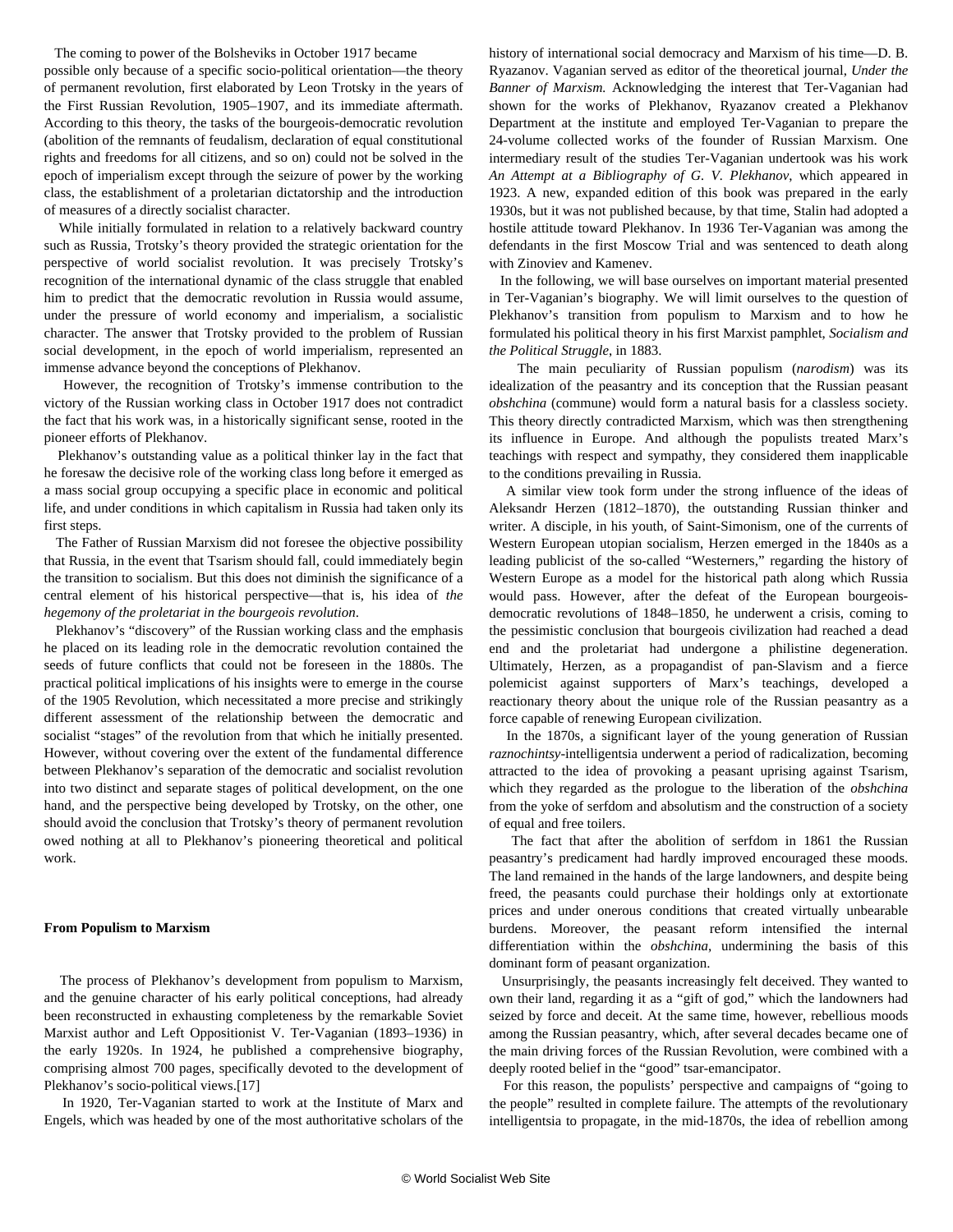the peasants not only failed to win mass support, but even, in some cases, ended with peasants handing over the propagandists to the Tsarist police.

 An internal crisis developed within the populists' organization, "Land and Liberty" (*Zemlya i Volya*), which soon led to a split, which took place at the congress in Voronezh in the summer of 1879. The bulk of the organization concluded that the only way to overcome Tsarism was to start a systematic campaign of terror against the leading figures of the state. Nikolai Morozov and Lev Tikhomirov, two of the four editors of the literary organ of the populists, *Land and Liberty,* actively promoted the tactics of "disorganization" and "neopartisanism."

 At the congress in Voronezh they openly advocated the adoption of this new tactic. Morozov regarded the "method of Tell"[18] as a means for achieving freedom of speech and assembly. In the middle of the debate, A.D. Mikhailov unexpectedly exclaimed: "We will get a constitution, we will disorganize the government and force it to do it [adopt a constitution]." According to the memoirs of Aptekman, Zheliabov declared that it was necessary to entirely abandon the class struggle, thus advancing the political element to the forefront of the controversy.[19]

 It is important to note that a characteristic of the populist worldview was to juxtapose the class struggle to politics and the social revolution. The populists were anarchists, regarding in an ahistorical manner any form of state as an evil that needed to be immediately destroyed. At the time, three main intellectual leaders emerged among them.

 One of these was Pyotr Lavrov (1823–1900), who developed the conception of the special role of the educated intelligentsia in the revolution and was famous for his inclination to regard the "subjective" factor in history as decisive. He maintained friendly relations with Marx and Engels and strove to unite the various groups, believing that it was, above all, important to unify against the common enemy, the autocratic Russian regime, regardless of other differences.

 Pyotr Tkachev (1844–1886) led another tendency. He emphasized the need for the immediate seizure of power by a revolutionary group, promoted the idea of conspiracy, and represented a type of Russian Blanquist. (Tkachev's belief in the decisive role of a small group of conspirators and his refusal to consider the working class as a revolutionary force influenced Che Guevara, who repeatedly referred to the Russian *narodniks* as an inspiring heroic image for modernity.)

 Finally, the third, and most influential, ideologist of Russian populism was Mikhail Bakunin (1814–1876), who competed with Marx and Engels for influence within the First International. Bakunin's conception of the peasant *obshchina* as the natural basis for socialism, of federalism as a specific non-statist form of a "free society," and his negative attitude toward German Social Democracy as the bearer of a "statist," "authoritarian," "dictatorial" element, constituted significant aspects of the populist world view.

 Georgi Plekhanov had been a Bakuninist in his early revolutionary period, later describing Bakuninism as a "special kind of Anarchist Slavophilism."

 As the differences within "Land and Liberty" began to intensify, Plekhanov emerged as one of the main opponents of the populists' embrace of terrorism and of their rejection of the class struggle. The result was the emergence of the group *Chernyi peredel* (Black Repartition), which tried to preserve the old populist program.

 However, in his efforts to substantiate his rejection of the tactics of terror and provide an explanation of the failure of the "going to the people" perspective, Plekhanov began to make a gradual review of the anarcho-Bakunist conceptions, initiating his turn toward Marxism.

 Spending the winter of 1878–79 in St. Petersburg, Plekhanov witnessed the levels of discontent within the emerging urban working class.

 An article he wrote in this period, "The Law of Society's Economic Development and the Tasks of Socialism in Russia," testifies to how he had started to include the proletariat, alongside the peasantry, in his

developing conception of the revolution.[20] Meanwhile, as Ter-Vaganian observed, "he still thought that the workers' revolution in the major cities would be in support of the peasant revolution. He thought that the social revolution would be completed by the peasants, and that the workers would only be their allies."[21]

 In his articles for the second issue of *Chernyi peredel*, which was published in August 1880, Plekhanov continued to repeat the slogans of the old populism.[22] But his respect for Marxism was developing as he followed with particular attention the literary activities of Nikolai Ziber [Sieber] (1844–1888). Ziber had popularized the teachings of Marx in Russia, although he did so "as a true guardian of the sciences, not as a revolutionary."[23]

 The next important advance in Plekhanov's development was his stay in Paris during the winter of 1880–1881. There, he met Lavrov, witnessed workers' demonstrations, and participated in major meetings devoted to honoring the amnestied émigré leaders of the Paris Commune. He also worked in the National Library and regularly attended meetings of the Paris socialists, making his acquaintance with the leading French supporters of Marx, Jules Guesde and Paul Lafargue, whose help with and influence on the development of his critical thought "were exceptional."[24]

 It is in this period that the decisive breakthrough in Plekhanov's evolution from populism to Marxism occurred. In January 1881, he replied to a question about the character of socialism in a letter to the editorial board of *Chernyi peredel* in the following way:

 Socialism is the theoretical expression, from the standpoint of the interests of the toiling masses, of the antagonism and the struggle of classes in existing society.[25]

 In this letter, the peasantry ceased to be the social basis for socialism. From then on, Plekhanov was to regard socialism as the result of the "antagonism and the struggle of classes in existing (i.e., bourgeois) society." Further, Plekhanov wrote:

 The practical task following from this [the class struggle] for the revolutionary activity consists in the organization of the layer of workers [*rabocheyo soslovia*], in pointing out to it the ways and means for its emancipation … Outside the organization of forces, outside the awakening of consciousness and the self-activity of the people, even the most heroic revolutionary struggle can only benefit the higher classes, i.e., precisely those layers of contemporary society, against whom we must arm the toiling, disadvantaged masses. The emancipation of the people must be the work of the people themselves.[26]

 Plekhanov also decisively changed his attitude to federalism, now regarding state centralization as an important prerequisite for restructuring society on the basis of social equality.

 The next milestone in his movement toward Marxism was his article "The Economic Theory of Karl Rodbertus-Jagetzow," which was published in several issues of the legal Russian journal *Notes of the Fatherland* (*Otechestvennye Zapiski*) in 1882–1883.

 In this article, Plekhanov argued that in the eyes of bourgeois authors all people were divided into those who acknowledged the right of the working class to struggle for its emancipation and those who did not acknowledge this right. He wrote: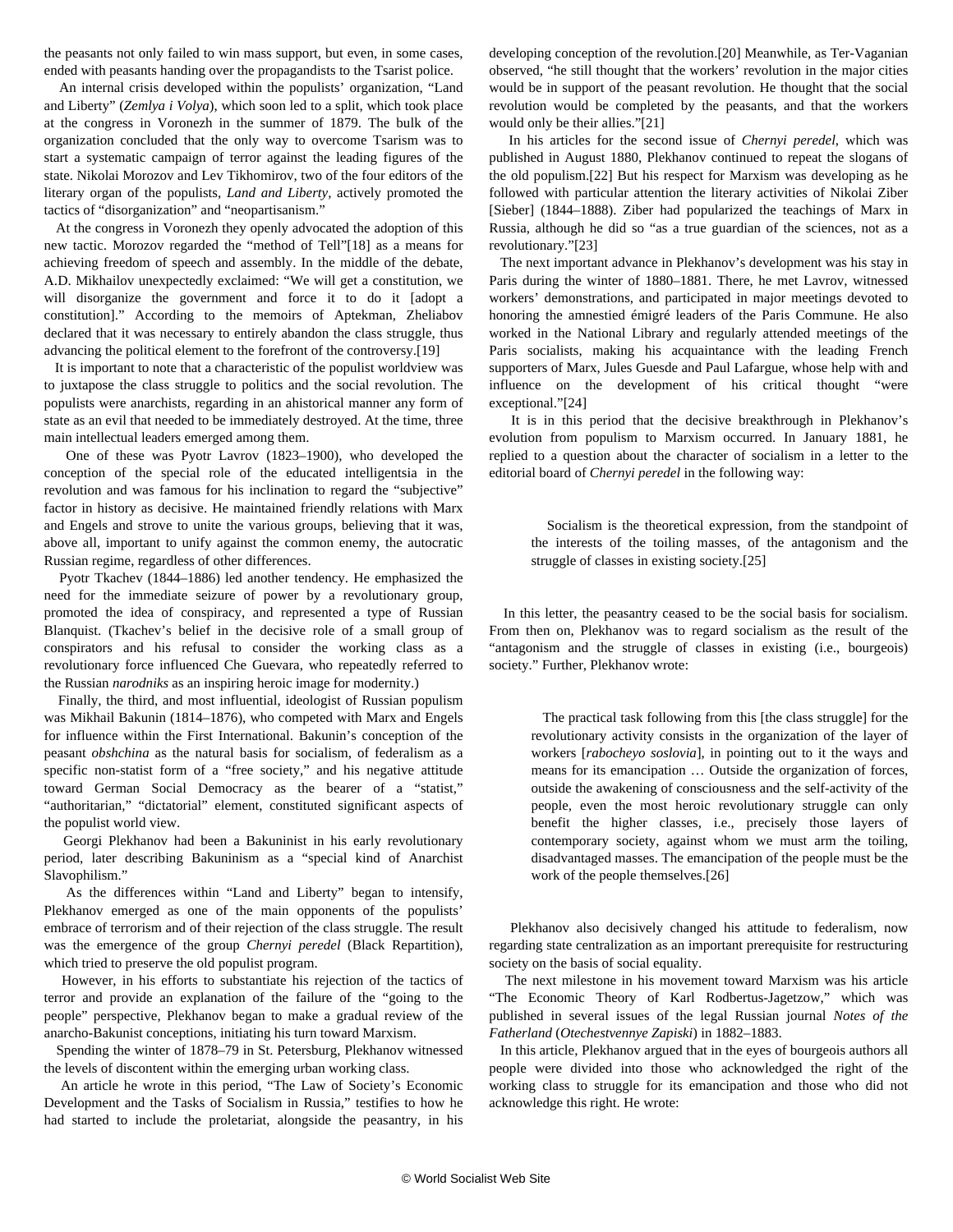The practical strivings of the authors of these theories, and above all, of course, the question of the political self-activity of the working classes, are of decisive importance in their eyes. The writer who is against the organization of the workers in a special political party will probably gain the sympathy of bourgeois economists, regardless of what theoretical conceptions he is meanwhile guided by.[27]

 Here, Plekhanov, in early 1882, was formulating, in an absolutely clear manner, the necessity of organizing the working class in a special, classbased political party.

 Parallel to the theoretical advances of the exiled Plekhanov, the terroristic efforts of the "People's Will" (*Narodnaya Volya*) reached their apex. In March 1881, yet another attempt on the life of Tsar Alexander II ended with his murder. In the eyes of all democratic Europe, the revolutionary authority of the populists had reached its high point. However, the very "success" of the terrorist tactic simultaneously became the beginning of the end of the "People's Will." The ensuing cruel repressions removed the best cadres from its ranks. The "disorganization" of the government, if it took place at all, was short-lived and failed to shake the foundations of Russian absolutism.

 After a temporary shock, the new Tsar Alexander III and his entourage began another "cold period" in Russia, and for the next 15 years they maintained a regime of fierce nationalist reaction in the country. An atmosphere of social decline was accompanied by the growth of pessimism and disappointment among broad layers of the radically oriented intelligentsia, which encouraged moods among them inclined towards adopting a theory of achieving "small things" and insignificant land reforms.

 In the aftermath of the assassination of Alexander II, Plekhanov's main efforts were focused on clarifying questions of decisive importance for the future Russian revolutionary movement. In carrying through his theoretical condemnation of the populists, Plekhanov displayed immense physical and intellectual courage.

 The final result of Plekhanov's theoretical labors was the founding of the "Emancipation of Labor" group in Switzerland in September 1883. The group existed until the Second Congress of the Russian Social Democratic Labor Party (RSDLP) in 1903. Plekhanov had wanted the organization to adopt a name that underlined its social-democratic character. But he met with opposition from the other members of the group and, as a result, reached a compromise solution.

#### **The pamphlet** *Socialism and the Political Struggle*

 The founding of the "Emancipation of Labor" group was preceded by the publication of Plekhanov's pamphlet *Socialism and the Political Struggle*, in which, for the first time, he formulated in distinctly Marxist terms the basic points of his political program.

 This work proved to be critical in the development of Russian socialism and attracted the attention of socialists throughout Europe. While in London, Plekhanov met Frederick Engels, who acknowledged him as an expert in philosophy. Plekhanov recalled that Engels agreed with the proposition that modern materialism was, in essence, Spinozism, cleansed of its inadequacies and carried to its logical completion—a thesis that lay at the foundation of all Plekhanov's further struggles in defense of materialism against all sorts of idealist distortions and attacks.

 Unable to entirely disregard the social significance of the emerging urban proletariat, the populists reluctantly acknowledged that the workers

were important "for the revolution." Turning this phrase against the populists, Plekhanov replied in "Our Differences": "This is by no means the way the Social Democrat speaks; he is convinced that it is not a case of the workers being necessary *for the revolution,* but of the revolution being necessary *for the workers.*"[28] This sentence concisely summed up the results of Plekhanov's struggle against the populists' conception of a supra-class peoples' revolution. In the coming revolution against the autocracy, the working class would occupy a distinct, independent and decisive role, and would act independently, with a consciousness of its own class interests and objectives.

In this same work, Plekhanov also declared:

 To Marx's teaching is attributed the absurd conclusion that Russia must go through exactly the same phases of historical and economic development as the West.[29]

 This statement alone refutes the claims of Plekhanov's critics, according to whom he supposedly "mechanically" applied Marx's theory to Russia. Plekhanov insisted that,

 …the history of West European relations was used by Marx only as the basis of the *history of capitalist production*, which emerged and developed precisely in that part of the world. … Neither the author of *Capital* nor his famous friend and colleague lost sight of the economic peculiarities of any particular country; only in those peculiarities do they seek the explanation of all a country's social, political and intellectual movements.[30]

 In particular, Plekhanov explained that Marx's teaching did not ignore the significance of the Russian land *obshchina*. He quoted from the foreword, written by Marx and Engels, to the Russian translation of the *Manifesto of the Communist Party*, which was written in January 1882. In it, they said that the Russian *obshchina* might, under certain conditions, "pass directly to the higher, communist form of land ownership."

Plekhanov continued:

 These circumstances are, in their opinion, closely connected with the course of the revolutionary movement in the west of Europe and in Russia. "If the Russian revolution," they say, "becomes the signal for a proletarian revolution in the West, so that both complement each other, the present Russian common ownership of land may serve as the starting-point for a communist development." (*Manifesto of the Communist Party*, VIII.) … hardly anyone who understands the significance of international relations in the economic life of modern civilized societies can deny that the development of the Russian village commune "into a higher form of communist common ownership" is closely linked with the destiny of the working-class movement in the West.[31]

 In other words, Plekhanov insisted that the analysis of the internal sociopolitical development of Russia was possible only within the framework of a general *international* perspective of the proletarian revolution.

 Another claim of Plekhanov's critics is that he "uncritically" based his conception of the Russian Revolution on the experience of the Western European bourgeois-democratic revolutions of the 19th century.

But Plekhanov never employed such a sterile approach. He wrote: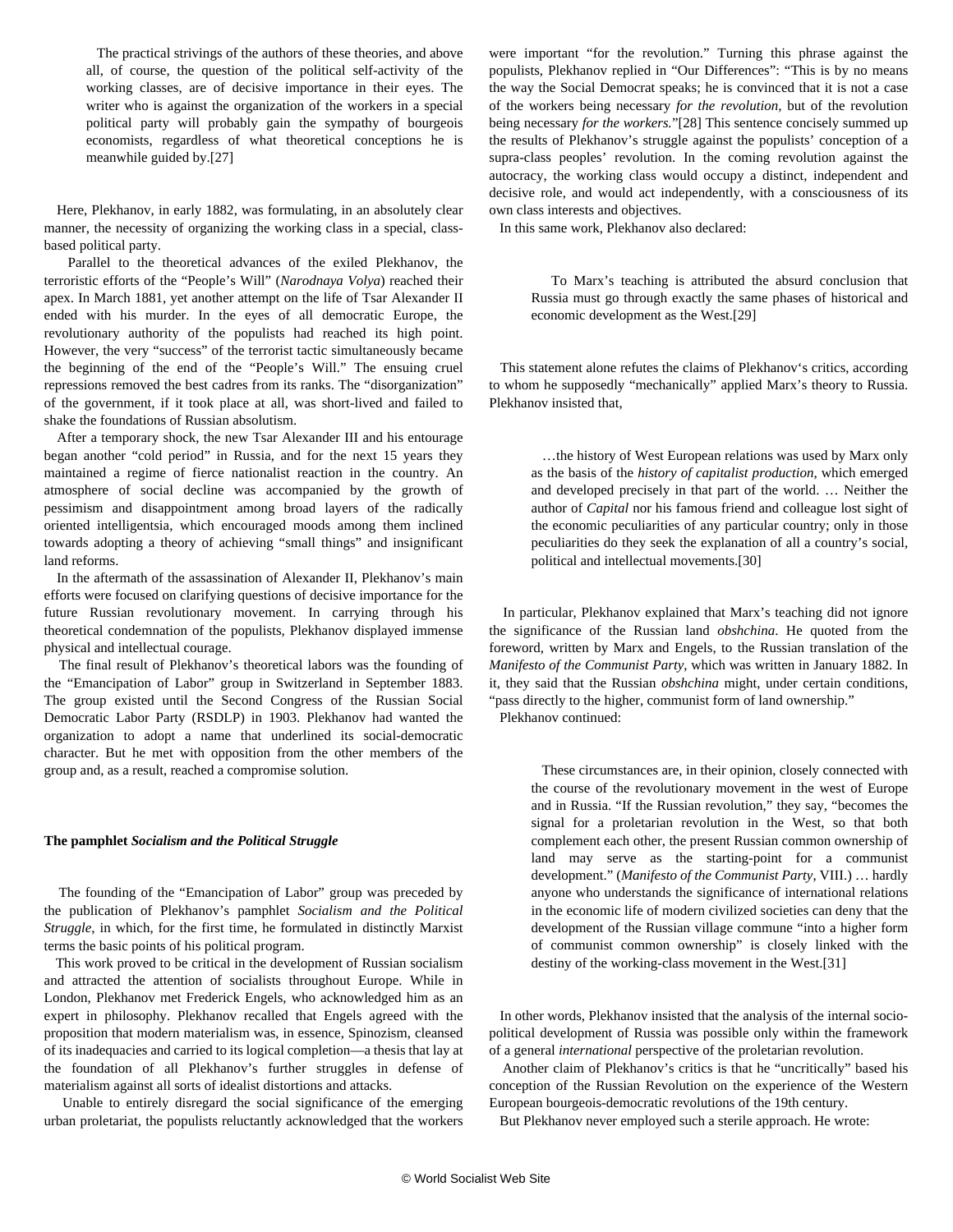West European history tells us most convincingly that whenever the "red spectre" took at all threatening forms, the "liberals" were ready to seek protection in the embraces of the most unceremonious military dictatorship.[32]

 From these words it is evident that Plekhanov was very aware that the threat of anti-capitalist political action by the proletariat in Russia would push the liberal bourgeoisie into the embrace of absolutist reaction. He sought to avoid this outcome, while at the same time strengthening the position of the working class within the framework of the struggle for democracy. Seeking to find an appropriate response to an inherently contradictory situation, Plekhanov argued:

> …our socialist intelligentsia must concern itself with *changing the factual relations of Russian social forces in favor of the working class even in the pre-constitutional period*. Otherwise the fall of absolutism will by no means justify the hopes placed in it by the Russian socialists or even democrats… *The socialist party itself, having won for the liberal bourgeoisie freedom of speech and action*, may find itself in an "exceptional" position similar to that of German Social-Democracy today… *the Russian socialists … can and must place their hopes first and foremost in the working class*. The strength of the working class—as of any other class—depends, among other things, on the clarity of its political consciousness, its cohesion and its degree of organization. It is these elements of its strength that must be influenced by our socialist intelligentsia. The latter must become the leader of the working class in the impending emancipation movement, explain to it its political and economic interests and also the interdependence of those interests and must prepare it to play an independent role in the social life of Russia. They must exert all their energy so that in the very opening period of the constitutional life of Russia our working class will be able to come forward as a separate party with a definite social and political program. [Emphasis added][33]

 Writing that "the Russian socialists … can and must place their hopes first and foremost in the working class," and that the "socialist party will win for the liberal bourgeoisie freedom of speech and action," Plekhanov formulated his theory of the hegemony of the proletariat (and its party) in the struggle against Tsarism.

 Without detracting from Plekhanov's theoretical achievement, it is also necessary to acknowledge that his formulation advanced a two-stage theory of revolution. The first stage would fight for the establishment of a bourgeois democracy. A second stage, at an unspecified future point of development, would carry forward the fight for workers' rule and socialism.

 Plekhanov saw no possibility for the proletariat to immediately go over to the building of a socialist society under the conditions of socioeconomic backwardness of Tsarist Russia in the early 1880s. However, he sought an answer to the question of how the workers' party had to conduct itself in the event that the development of the Russian Revolution put on the order of the day the necessity of overthrowing absolutism while the dominant bourgeois rule was still maintained in Europe.

 Plekhanov provided a deeply *dialectical* answer to this question, from a historical point of view, in accordance with the objective social reality of Russia at that time. But for this very reason, this answer was not a final one and it contained entirely discernible traits of *contradiction.*

The Russian proletariat, Plekhanov insisted, had to be the political

leader of all other social layers, including the bourgeoisie, in the struggle against despotism. But it could not begin to realize its own class program immediately after the victory over Tsarism. The question, which objectively remained open, was reduced, therefore, to the following: Is it possible to hand over power to the bourgeoisie if and when the proletarian party is victorious in the democratic revolution, and what should the concrete mechanism of this process be?

 Moreover, if the proletariat handed over power to the liberal bourgeoisie, what guarantee would there be that the latter would not become frightened of the threat of the "red spectre" and attempt to suppress it with the methods of "the most unceremonious military dictatorship," or even try to restore the monarchy?

 Given the conditions of his time, Plekhanov was not able to provide a final answer to these questions. While insisting upon the decisive role of the proletariat in the revolutionary process, he did not believe that the revolution could advance, without a fairly lengthy interval, beyond its bourgeois democratic stage. The transition from a bourgeois democratic to a socialist revolution would, in all probability, span decades. The sources of the future Menshevism can, no doubt, be discerned here.

 Trotsky, in his 1939 essay, "Three Conceptions of the Russian Revolution," called attention to the limitations inherent in Plekhanov's perspective:

 Plekhanov not only separated the bourgeois revolution as a task from the socialist revolution—which he postponed to the indefinite future—but he depicted for each of these entirely different combinations of forces. Political freedom was to be achieved by the proletariat in alliance with the liberal bourgeoisie; after many decades and on a higher level of capitalist development, the proletariat would then carry out the socialist revolution in direct struggle against the bourgeoisie.[34]

 Plekhanov did not see the possibility of directly combining the struggle for political freedom with the struggle for socialism. In fairness to Plekhanov, this possibility did not exist in the 1880s and 1890s. But even as he rejected a direct and immediate link between the democratic and socialist revolutions, Plekhanov indicated that the conscious action of the proletariat would strive to facilitate the transition—albeit over an extended period of time—from the democratic to the socialist stage. In *Socialism and the Political Struggle,* Plekhanov stated:

 Thus, the struggle for political freedom, on the one hand, and the preparation of the working class for its future independent and offensive role, on the other—such, in our opinion, is the only possible "setting of party tasks" at present. To bind together into one two so fundamentally different matters as the overthrow of absolutism and the socialist revolution, to wage revolutionary struggle in the belief that these elements of social development will *coincide* in the history of our country, *means to put off the advent of both*. But it depends on us to *bring* these two elements *closer together*.[35]

 It is important to note that Plekhanov, although dividing the course of the Russian Revolution into two stages, passionately wanted to "bring" them "closer together" as much as possible. Plekhanov's American biographer, Professor Samuel Baron, called attention to the contradiction inherent in his position. Plekhanov, according to Baron,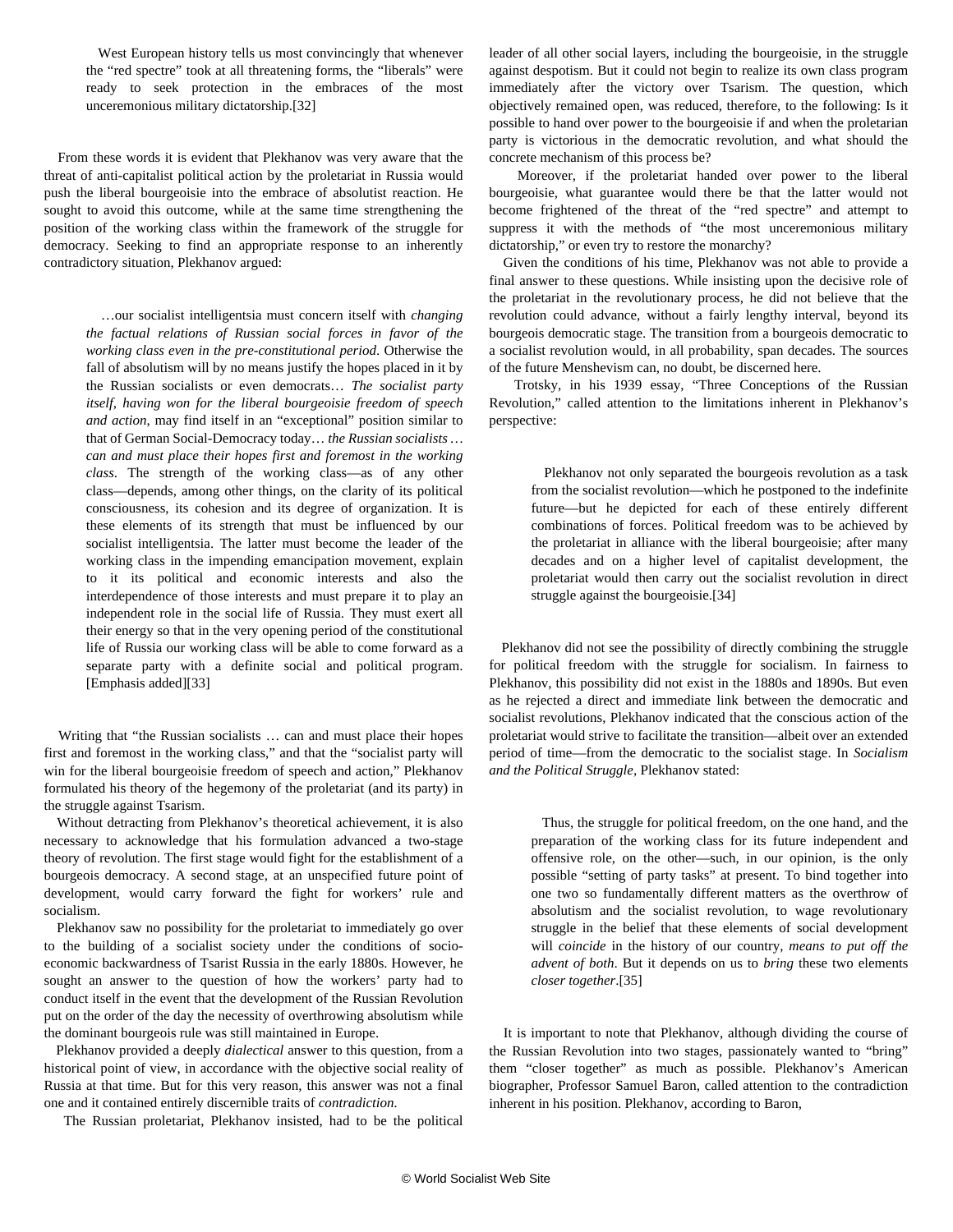was prepared to countenance the shortening if not the elimination of the capitalist stage of development. And this would be achieved by a modification of the historical process through the political activity of the revolutionary party. Of course, Plekhanov sharply delimited his outlook and strategy from that of the Narodniks, on the ground that the voluntaristic activity of his revolutionary party must always be kept within the confines determined by the prevailing level of economic development. In his estimation, recognition of those limits set Marxism off from the assorted utopianisms. It subordinated revolutionary will to the historical process and its laws, thus guaranteeing the rationality of Marxian revolutionary policy. For all that, it is apparent that Plekhanov's system embraced elements both of voluntarism and determinism, which he did not succeed in reconciling.[36]

 Plekhanov continually stressed the significance of the Social Democratic movement in developing the class consciousness of the working class and preparing it for revolutionary action. The claim that Plekhanov's insistence on history as a law-governed process led him to underestimate revolutionary practice is fundamentally false. "*The earliest possible formation of a workers' party*," Plekhanov argued*,* "*is the only means of solving all the economic and political contradictions of present-day Russia.*" [Emphasis in the original] [37] Thus, he acknowledged that the practice of the party could, under certain conditions, influence and shorten the passage from the bourgeois democratic to the socialist stage of the revolution.

 But he was unable to say how, and under what conditions, this was to be accomplished. The objective conditions of Russian socio-economic development, as understood by Plekhanov, appeared to impose insurmountable limitations on the party's striving for socialism. But the very posing of the contradiction left open the possibility of another solution to the historical problem identified by Plekhanov. This solution was discovered by Trotsky on the basis of an analysis of the changed objective conditions revealed by the 1905 Revolution. The theory of permanent revolution advances a strategy that not only "brings together" the democratic and socialist stages of the revolution, but also insists that the first stage is impossible without adopting the methods of the second.

 There is no question that Trotsky's theory represented an immense advance beyond the perspective of Plekhanov (and, it must be stressed as well, beyond Lenin's own pre-1917 program of the democratic dictatorship of the proletariat and the peasantry.) Nevertheless—and herein lies both the greatness and tragedy of Plekhanov's life—his own identification of the central role of the Russian proletariat in the democratic revolution laid the foundations for all subsequent advances initiated by both Lenin and Trotsky in the sphere of revolutionary strategy and tactics. These advances were anticipated in Plekhanov's speech at the founding congress of the Second International in 1889. He electrified the delegates when he declared: "The revolutionary movement in Russia will triumph only as a workers' movement or it will never triumph at all."[38] No other European socialist had previously recognized the decisive revolutionary role of the proletariat in backward Russia.

 It is precisely on the basis of *this* great insight that all subsequent struggles over the strategy of the socialist revolution in Russia developed, culminating in Trotsky's elaboration of the theory of permanent revolution. This is why Trotsky insisted, in the 1918 funeral oration, that Plekhanov's political and theoretical work laid the foundation "of the *whole* of our revolutionary struggle." [Emphasis added]

 Several years later, in 1922, Trotsky was compelled to answer an assault by the historian Mikhail Pokrovskii on Plekhanov's conception of certain unique features of Russia's historical development. It was well known that Trotsky's own understanding of Russian historical development had been greatly influenced by Plekhanov's earlier theoretical work. In attacking Plekhanov, Pokrovskii, who was emerging as an ardent supporter of Stalin's faction, was seeking to undermine the historical foundations of Trotsky's theory of permanent revolution. In support of his assault, Pokrovskii recalled Plekhanov's political weaknesses and ultimate betrayal of the socialist revolution. Defending Plekhanov's historical theories against Pokrovskii's attack, Trotsky replied:

 The weakness of the Russian bourgeoisie and the illusory nature of Russia's bourgeois democracy undoubtedly represent very important features in Russia's historical development. But it is precisely from this, given all other existing conditions, that the possibility and the historical necessity of the proletariat's seizure of power arises. True, Plekhanov never arrived at this conclusion. But then neither did he draw any conclusion from another of his undoubtedly correct propositions, namely: "The Russian revolutionary movement will triumph as a working class movement or it will not triumph at all." If we mix up everything Plekhanov said against the Narodniks and the vulgar Marxists with his Kadetophilia[39] and his patriotism, there will be nothing left of Plekhanov. Yet in reality a good deal is left of Plekhanov, and it does no harm to learn from him now and again.[40]

 Our defense of the theory of permanent revolution and insistence on Trotsky's historic role in the preparation and victory of the October Revolution is not in the least compromised by paying tribute to Plekhanov. We agree with Trotsky that it "does no harm" to both study and learn from this great Marxist theoretician. Particularly in this day and age, when intellectual life has been degraded by the foulest forms of antimaterialism and philosophical irrationalism, the writings of Plekhanov serve as essential weapons in the struggle for a scientific understanding of the development of the historical process, and, on this basis, the revival of revolutionary socialist consciousness in the working class. Moreover, at a time when the innumerable representatives of reactionary petty-bourgeois pseudo-leftism do everything in their power to slander the working class and deny its decisive revolutionary role, the struggle waged by Plekhanov to establish the revolutionary hegemony of the working class acquires immense contemporary relevance.

 Plekhanov remains, 160 years after his birth and almost a century after his death, a major figure in the history of socialist and Marxist thought. Lenin's final tribute to Plekhanov, in 1922, was entirely justified:

 Let me add in parenthesis for the benefit of young Party members that you *cannot* hope to become a *real* intelligent Communist without making a study—and I mean *study* —of all of Plekhanov's philosophical writings, because nothing better has been written on Marxism anywhere in the world.[41]

\*\*\*

 [Fundamental Problems of Marxism](http://mehring.com/fundamental-problems-of-marxism.html) *by G. Plekhanov is* [available](http://mehring.com/fundamental-problems-of-marxism.html) *(paperback) from Mehring Books for \$7.65*

 [The Frankfurt School, Postmodernism and the Politics of the Pseudo-](http://mehring.com/the-frankfurt-school-postmodernism-and-the-politics-of-the-pseudo-left.html)[Left](http://mehring.com/the-frankfurt-school-postmodernism-and-the-politics-of-the-pseudo-left.html) *by David North is* [available](http://mehring.com/the-frankfurt-school-postmodernism-and-the-politics-of-the-pseudo-left.html) *from Mehring Books in hardcover, paperback, Kindle and ePub formats—on sale!*

**Notes:**

 1. "Essays on the History of Materialism," in *Selected Philosophical Works*, Vol. 2 (Moscow: Progress Publishers, 1976), p. 158.

2. "On the Materialist Conception of History," in *Selected Philosophical*